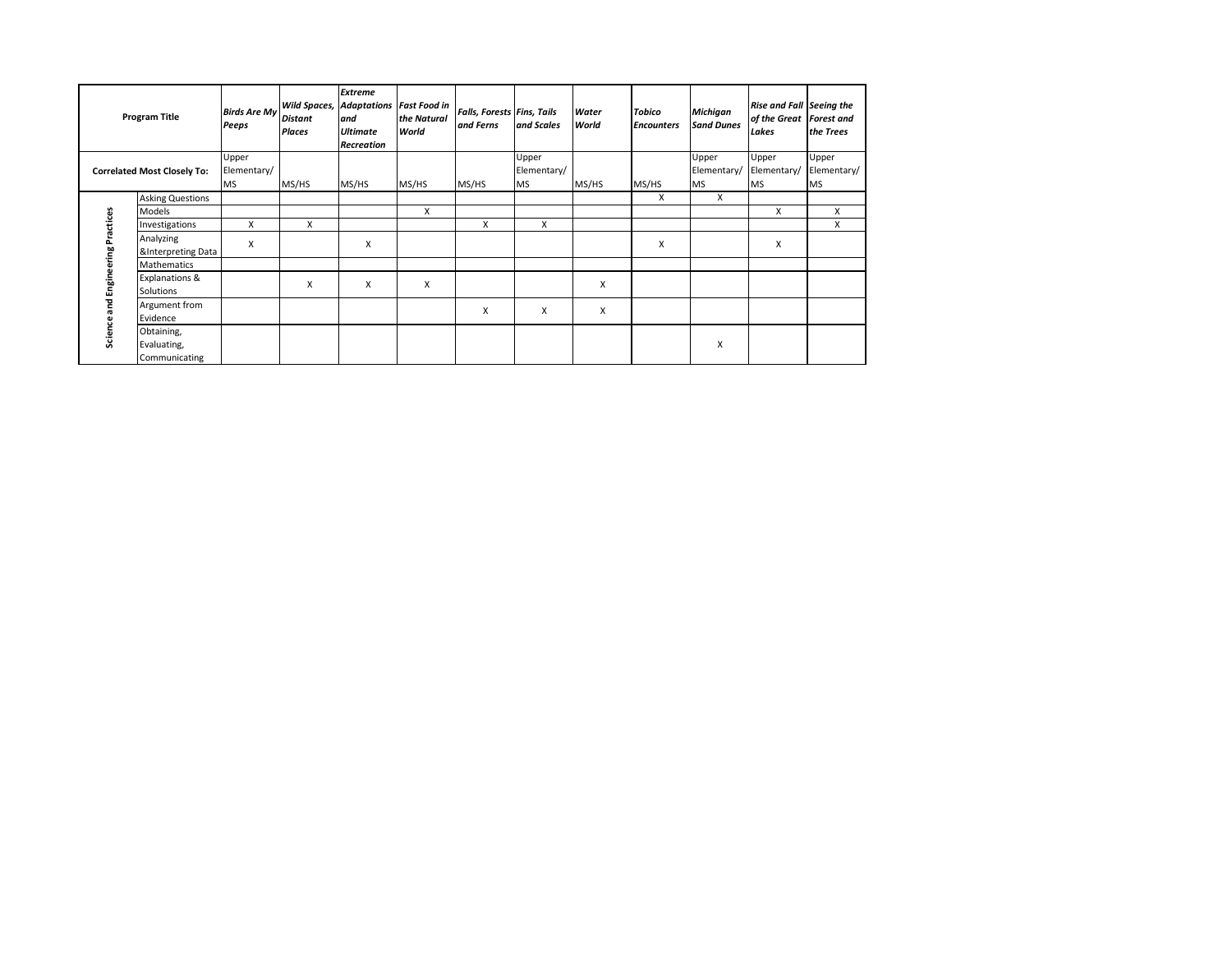| <b>Program Title</b>    |                                                                   | <b>Birds Are My</b><br>Peeps | <b>Distant</b><br><b>Places</b> | <b>Extreme</b><br><b>Wild Spaces, Adaptations</b><br>and<br><b>Ultimate</b><br>Recreation | <b>Fast Food in</b><br>the Natural<br>World | <b>Falls, Forests Fins, Tails</b><br>and Ferns | and Scales   | Water<br>World | <b>Tobico</b><br><b>Encounters</b> | <b>Michigan</b><br><b>Sand Dunes</b> | Rise and Fall Seeing the<br>of the Great Forest and<br>Lakes | the Trees |
|-------------------------|-------------------------------------------------------------------|------------------------------|---------------------------------|-------------------------------------------------------------------------------------------|---------------------------------------------|------------------------------------------------|--------------|----------------|------------------------------------|--------------------------------------|--------------------------------------------------------------|-----------|
|                         | LS1.A Structure                                                   |                              |                                 |                                                                                           |                                             |                                                | $\mathsf{x}$ |                |                                    |                                      |                                                              |           |
|                         | and Function                                                      |                              |                                 |                                                                                           |                                             |                                                |              |                |                                    |                                      |                                                              |           |
|                         | LS1.B Growth &                                                    |                              |                                 |                                                                                           |                                             |                                                |              |                |                                    |                                      |                                                              |           |
|                         | Development of                                                    |                              |                                 |                                                                                           |                                             |                                                | X            |                |                                    |                                      |                                                              | X         |
| Disciplinary Core Ideas | Organisms                                                         |                              |                                 |                                                                                           |                                             |                                                |              |                |                                    |                                      |                                                              |           |
|                         | LS1.C Organization<br>for Matter &<br>Energy Flow in<br>Organisms |                              |                                 |                                                                                           |                                             |                                                |              |                |                                    |                                      |                                                              | $\times$  |
|                         | LS2.A                                                             |                              |                                 |                                                                                           |                                             |                                                |              |                |                                    |                                      |                                                              |           |
|                         | Interrelationships                                                |                              |                                 |                                                                                           | X                                           |                                                |              |                |                                    |                                      |                                                              |           |
|                         | in the Ecosystem                                                  |                              |                                 |                                                                                           |                                             |                                                |              |                |                                    |                                      |                                                              |           |
|                         | LS2.B Cycle of                                                    |                              |                                 |                                                                                           |                                             |                                                |              |                |                                    |                                      |                                                              |           |
|                         | Matter & Energy                                                   |                              |                                 |                                                                                           |                                             |                                                |              |                |                                    |                                      | X                                                            |           |
|                         | Transfer                                                          |                              |                                 |                                                                                           |                                             |                                                |              |                |                                    |                                      |                                                              |           |
|                         | LS2.C Ecosystem                                                   |                              |                                 | X                                                                                         |                                             | X                                              |              | X              | X                                  | X                                    |                                                              |           |
|                         | Dynamics,                                                         |                              | X                               |                                                                                           |                                             |                                                |              |                |                                    |                                      |                                                              |           |
|                         | Functioning &                                                     |                              |                                 |                                                                                           |                                             |                                                |              |                |                                    |                                      |                                                              |           |
|                         | Resilience                                                        |                              |                                 |                                                                                           |                                             |                                                |              |                |                                    |                                      |                                                              |           |
|                         | LS3.B Variation of<br><b>Traits</b>                               | $\mathsf{x}$                 |                                 |                                                                                           |                                             |                                                |              |                |                                    |                                      |                                                              |           |
|                         | LS4.D Biodiversity<br>and Humans                                  |                              | X                               |                                                                                           |                                             |                                                |              |                |                                    |                                      |                                                              |           |
|                         | ESS2.A Earth                                                      |                              |                                 |                                                                                           |                                             |                                                |              |                |                                    |                                      |                                                              |           |
|                         | Materials and                                                     |                              |                                 |                                                                                           |                                             |                                                |              |                |                                    |                                      | X                                                            |           |
|                         | Systems                                                           |                              |                                 |                                                                                           |                                             |                                                |              |                |                                    |                                      |                                                              |           |
|                         | ESS3.A Natural                                                    |                              |                                 | X                                                                                         |                                             |                                                |              |                |                                    |                                      |                                                              |           |
|                         | Resources                                                         |                              |                                 |                                                                                           |                                             |                                                |              |                |                                    |                                      |                                                              |           |
|                         | ESS3.C Human                                                      |                              |                                 |                                                                                           |                                             |                                                |              |                |                                    |                                      |                                                              |           |
|                         | Impacts on Earth                                                  |                              |                                 |                                                                                           |                                             |                                                |              | X              | $\mathsf{x}$                       |                                      |                                                              |           |
|                         | Systems                                                           |                              |                                 |                                                                                           |                                             |                                                |              |                |                                    |                                      |                                                              |           |